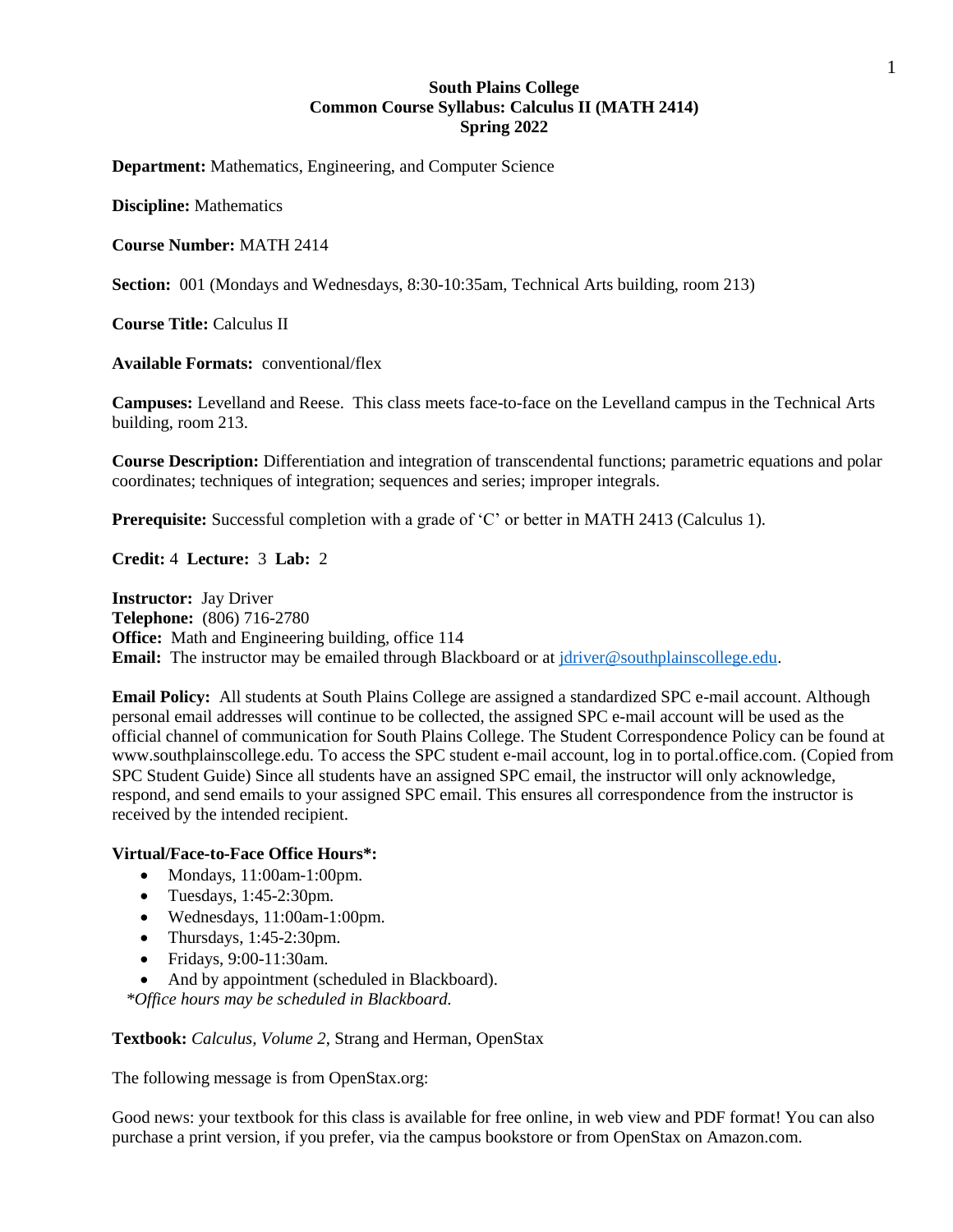You can use whichever formats you want. Web view is recommended -- the responsive design works seamlessly on any device. If you buy on Amazon, make sure you use the link on your book page on openstax.org so you get the official OpenStax print version. (Simple printouts sold by third parties on Amazon are not verifiable and not as high-quality.)

Calculus Volume 2 from OpenStax, Print ISBN 1938168062, Digital ISBN 194717214X, <http://www.openstax.org/details/calculus-volume-2>

**Supplies:** You will need a scientific calculator and a small supply of graph paper. Calculators on cell phones, TI-89, TI-92, or TI-Inspire calculators, or any other electronic devices will not be allowed during testing without permission from the instructor. Make certain you have access to a scanner or scanning app such as CamScanner, Scannable, OneDrive, etc. in order to scan your assignments/quizzes and submit them through Blackboard.

**Blackboard:** Blackboard is the online course management system that will be utilized for this course. This course is supplemented online, so all access to course information and your instructor is through the Internet. This course syllabus, as well as all course materials can be accessed through Blackboard. Login at [https://southplainscollege.blackboard.com/.](https://southplainscollege.blackboard.com/) The user name and password should be the same as the MySPC and SPC email.

User name: first initial, last name, and last 4 digits of the Student ID Password: Original CampusConnect Pin No. (found on SPC acceptance letter)

Questions regarding Blackboard support may be emailed to [blackboard@southplainscollege.edu](mailto:blackboard@southplainscollege.edu) or by telephone to 806-716-2180.

# **This course partially satisfies a Core Curriculum Requirement**: None

### **Core Curriculum Objectives addressed:**

- **Communications skills**—to include effective written, oral and visual communication
- **Critical thinking skills**—to include creative thinking, innovation, inquiry, and analysis, evaluation and synthesis of information
- **Empirical and quantitative competency skills**—to manipulate and analyze numerical data or observable facts resulting in informed conclusions

**Student Learning Outcomes:** Upon completion of this course and receiving a passing grade, the student will be able to:

- 1. Use the concepts of definite integrals to solve problems involving area, volume, work, and other physical applications.
- 2. Use substitution, integration by parts, trigonometric substitution, partial fractions, and tables of antiderivatives to evaluate definite and indefinite integrals.
- 3. Define an improper integral.
- 4. Apply the concepts of limits, convergence, and divergence to evaluate some classes of improper integrals.
- 5. Determine convergence or divergence of sequences and series.
- 6. Use Taylor and Maclaurin series to represent functions.
- 7. Use Taylor or Maclaurin series to integrate functions not integrable by conventional methods.
- 8. Use the concept of polar coordinates to find areas, lengths of curves, and representations of conic sections.

**Student Learning Outcomes Assessment:** Pre- and post-test questions (assignments, quizzes, and major exams) will be used to determine the extent of improvement that the students have gained during the semester.

**Course Evaluation:** There will be departmental final exam questions given by all instructors. Assignments will count for 20% of the final grade, while exams count for 80% of the final grade. Expect 22 assignments, approximately 18 quizzes, and 4 scheduled exams throughout the course. Your final average in the course will determine the letter grade posted on your transcript. This grade is determined by the following scale: A (90-100%), B (80-89%), C (70-79%), D (60-69%), F (0-59%).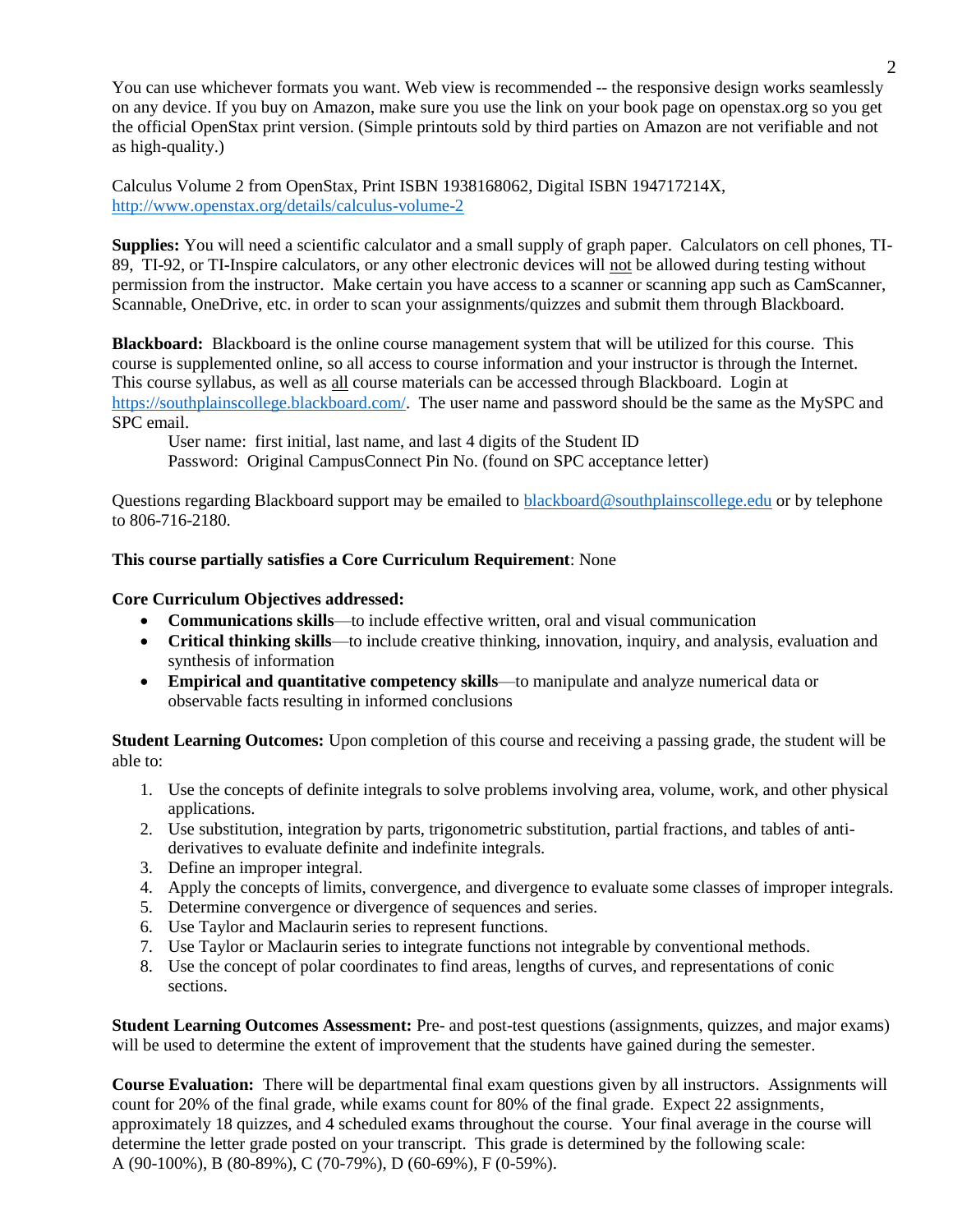- Assignments/Quizzes (22 assignments, 18 quizzes)  $= 20\%$
- Exam 1 (covering Assignments  $0-6$ ) = 20%
- Exam 2 (covering Assignments  $7-12$ ) =  $20\%$
- Exam 3 (covering Assignments  $13-17$ ) = 20%
- Exam 4 (covering Assignments  $18-22$ ) =  $20\%$ .

**Assignments and Exams:** The following is a sequential list of the assignments and exams.

- 0. Integration Review
- 1. Volumes of Revolution
- 2. Lengths of Plane Curves and Surface Area of Revolution
- 3. Centers of Mass & Work
- 4. Transcendental Review and Applications
- 5. Calculus of the Hyperbolic Functions
- 6. Integration by Parts

### Exam 1 (20%)

- 7. Integrals Involving Powers of Trig Functions
- 8. Trigonometric Substitution
- 9. Partial Fractions
- 10. Numerical Integration
- 11. L'Hopital's Rule and Improper Integrals
- 12. The Basics of Differential Equations and Separation of Variables

Exam 2 (20%)

- 13. Introduction to Sequences and Infinite Series
- 14. The Integral and Comparison Tests
- 15. Alternating Series and the Ratio and Root Tests
- 16. Power Series
- 17. The Maclaurin and Taylor Series

Exam 3 (20%)

- 18. An Introduction to Parametric Curves
- 19. The Calculus of Parametric Curves
- 20. Polar Coordinates
- 21. Area and Arc Length in Polar Coordinates
- 22. Conic Sections in Rectangular Coordinates

Exam 4 (20%)

**Assignment Format and Policy:** Assignments are given after each lesson and are collected according to the calendar below. For each question on each assignment:

- Write the question number.
- In solving the problem, show all necessary work.
- Clearly mark your answer.
- Check your answers in Blackboard to make certain you are practicing the exercises correctly.
- Write your name at the top of each page of your work.
- Submit the assignment in Blackboard as a single pdf file. (Pdf files can be generated easily using a scanner or many freely available phone apps, like CamScanner, Scannable, or OneDrive.)

Make certain to complete and submit assignments on time (or early). Early submissions are welcomed! Late assignments will be accepted with a 15% deduction up to the time of the unit exam. Assignments may not be submitted after the unit exam.

**Quiz Format and Policy:** Expect a face-to-face quiz to be administered at most every class session. No late quizzes will be accepted, as quizzes are to be taken during the class time.

**Exam Format and Policy:** There are four (4) units of study in this course. At the conclusion of each unit is a face-to-face examination on specified Wednesdays, 8:30-10:35am with the exception of the final exam, which is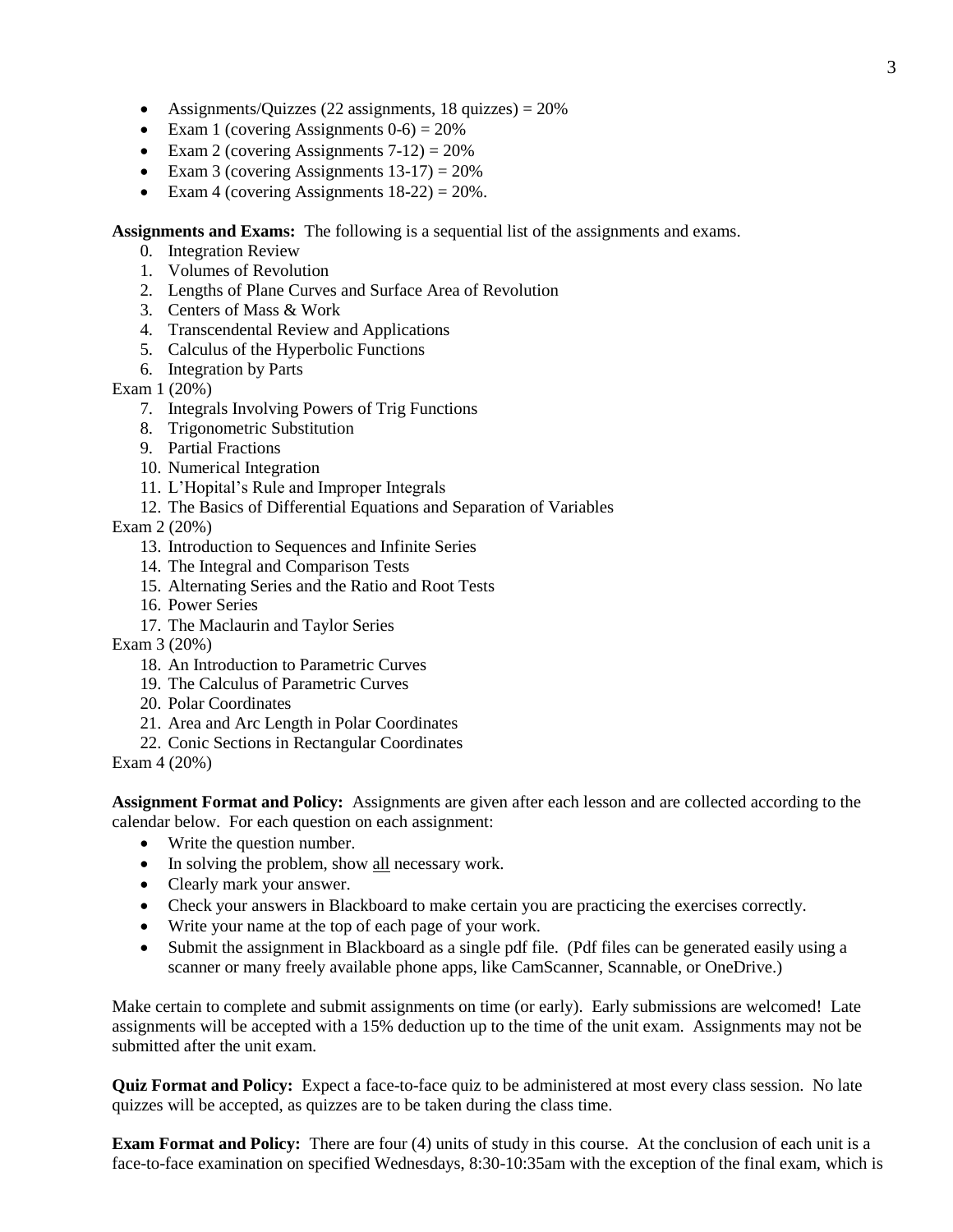on Monday, May 9, from 8:00-10:00am. If there becomes a quarantine issue or movement of this class to an online setting, then adequate internet supplies will be needed, such as a webcam, microphone, and access to online collaborative tools like Blackboard Collaborate or Zoom.

# **To maximize your potential for successfully completing this course:**

- login to Blackboard daily;
- watch the lecture videos and take notes on them:
- thoroughly complete and submit the assignments on time;
- practice the exercises repeatedly until you have full mastery of them.

**Attendance/Student Engagement Policy:** Attendance and engagement are the most critical activities for success in this course. The instructor maintains records of the student's attendance and submission of assignments throughout the semester. The student is expected to attend at least eighty percent (80%) of the total class meetings **and** submit at least eighty percent (80%) of the total class assignments to have the best chance of success. If the student fails to meet these minimum requirements, the instructor may remove the student from the class with an X, upon their discretion, to help the student from harming their GPA. If the student cannot receive an X, the instructor will assign an F.

- Before arriving for the class meeting, make certain you have
	- 1. worked through the notes and videos for that week's lessons;
	- 2. completed some of the assigned exercises.
- Upon arriving at the class meeting, we will
	- 1. answer questions over exercises;
	- 2. work through exercises;
	- 3. submit assignments and quizzes.

### **SPC Tutors**

Tutoring is FREE for all currently enrolled students. Make an appointment or drop-in for help at any SPC location or online! Visit the link below to learn more about how to book an appointment, view the tutoring schedule, get to know the tutors, and view tutoring locations.

<http://www.southplainscollege.edu/exploreprograms/artsandsciences/teacheredtutoring.php>

### **Tutor.com**

You also have 180 FREE minutes of tutoring with tutor.com each week, and your hours reset every Monday morning. Log into Blackboard, click on the tutor.com link on the left-hand tool bar and grab a session with a tutor. You can access tutor.com tutors during the following times: Monday – Thursday: 8pm-8am

6pm Friday – 8am Monday morning

For questions regarding tutoring, please email [tutoring@southplainscollege.edu](mailto:tutoring@southplainscollege.edu) or call 806-716-2538.

**Academic Integrity (Plagiarism and Cheating Policy):** "Complete honesty is required of the student in the presentation of any and all phases of course work. This idea applies to quizzes of whatever length as well to final examinations, to daily reports, and to term papers." *(SPC General Catalog)*

Plagiarism violations include, but are not limited to, the following:

- 1. Turning in a paper that has been purchased, borrowed, or downloaded from another student, an online term paper site, or a mail order term paper mill;
- 2. Cutting and pasting together information from books, articles, other papers, or online sites without providing proper documentation;
- 3. Using direct quotations (three or more words) from a source without showing them to be direct quotations and citing them; or
- 4. Missing in-text citations.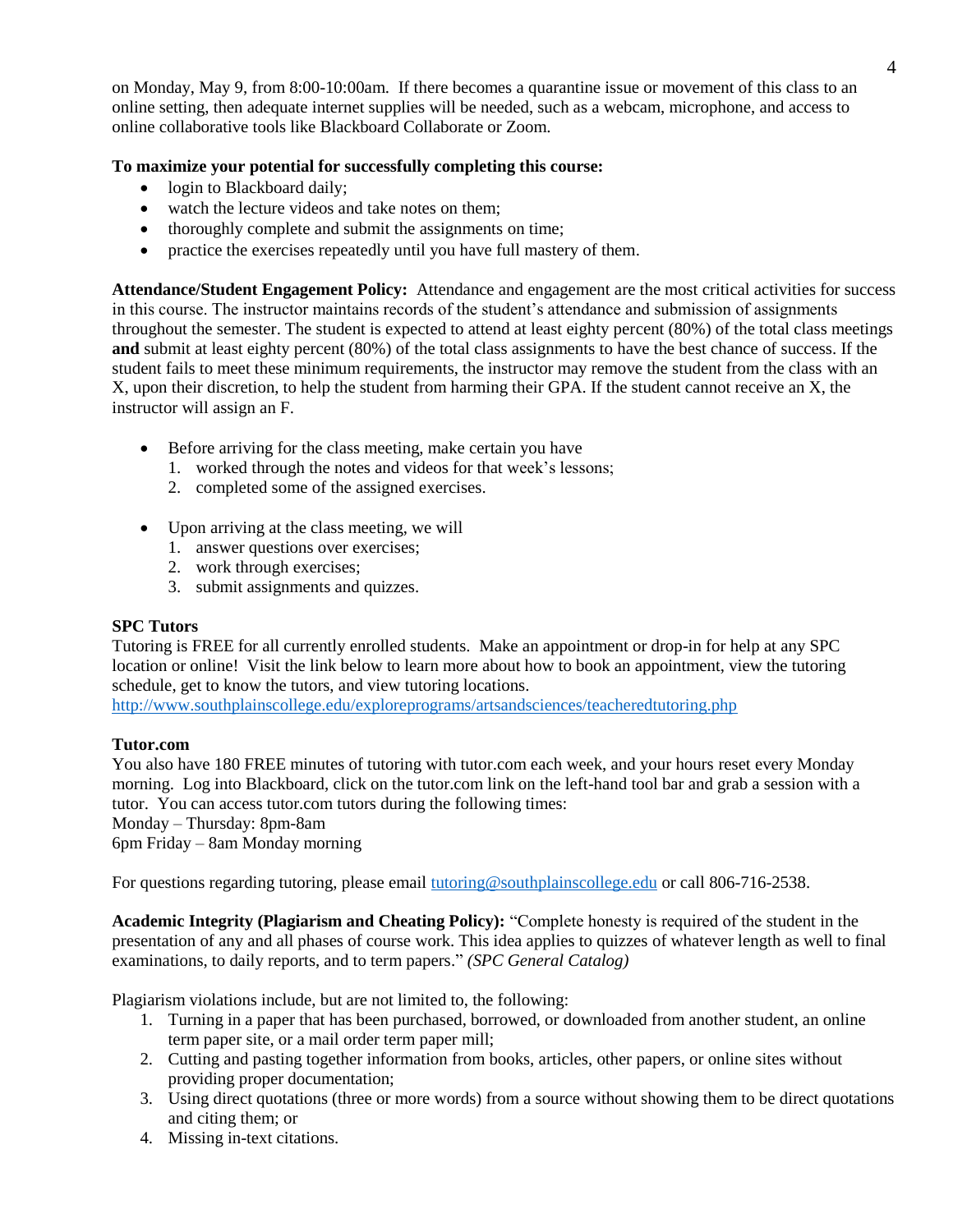Cheating violations include, but are not limited to, the following:

- 1. Obtaining an examination by stealing or collusion;
- 2. Discovering the content of an examination before it is given;
- 3. Using an unauthorized source of information (notes, textbook, text messaging, internet, apps) during an examination, quiz, or homework assignment;
- 4. Entering an office or building to obtain an unfair advantage;
- 5. Taking an examination for another;
- 6. Altering grade records;
- 7. Copying another's work during an examination or on a homework assignment;
- 8. Rewriting another student's work in Peer Editing so that the writing is no longer the original student's;
- 9. Taking pictures of a test, test answers, or someone else's paper.

It is the aim of the faculty of South Plains College to foster a spirit of complete honesty and a high standard of integrity. The attempt of any student to present as his or her own any work which he or she has not honestly performed is regarded by the faculty and administration as a most serious offense and renders the offender liable to serious consequences, possibly suspension. *(SPC General Catalog)*

Plagiarism and cheating are not tolerated in this course. Under the policies of South Plains College, punishment for cheating may include no credit (failing) on the assignment, quiz, exam, or the course.

**COVID Syllabus Statement:** It is the policy of South Plains College that as a condition of on-campus enrollment, all students are required to engage in safe behaviors to avoid the spread of COVID-19 in the SPC community. There will be no requirement for face coverings at any location on any South Plains College campus or classroom. Faculty, staff, or students may continue to wear a mask voluntarily, but there will be no requirements for face coverings in any circumstance. Students who believe they have been exposed or may be COVID-19 positive, must contact Health Services, DeEtte Edens, BSN, RN at (806) 716-2376 or [dedens@southplainscollege.edu.](mailto:dedens@southplainscollege.edu)

If you are experiencing any of the following symptoms please do not attend class and either seek medical attention or get tested for COVID-19.

- Cough, shortness of breath, difficulty breathing
- Fever or chills
- Muscles or body aches
- Vomiting or diarrhea
- New loss of taste and smell

Please also notify DeEtte Edens, BSN, RN, Associate Director of Health & Wellness, at [dedens@southplainscollege.edu](mailto:dedens@southplainscollege.edu) or 806-716-2376.

**Student Code of Conduct Policy**: Any successful learning experience requires mutual respect on the part of the student and the instructor. Neither instructor nor student should be subject to others' behavior that is rude, disruptive, intimidating, aggressive, or demeaning**.** Student conduct that disrupts the learning process or is deemed disrespectful or threatening shall not be tolerated and may lead to disciplinary action and/or removal from class.

**Diversity Statement:** In this class, the teacher will establish and support an environment that values and nurtures individual and group differences and encourages engagement and interaction. Understanding and respecting multiple experiences and perspectives will serve to challenge and stimulate all of us to learn about others, about the larger world and about ourselves. By promoting diversity and intellectual exchange, we will not only mirror society as it is, but also model society as it should and can be.

**Disability Statement:** Students with disabilities, including but not limited to physical, psychiatric, or learning disabilities, who wish to request accommodations in this class should notify the Disability Services Office early in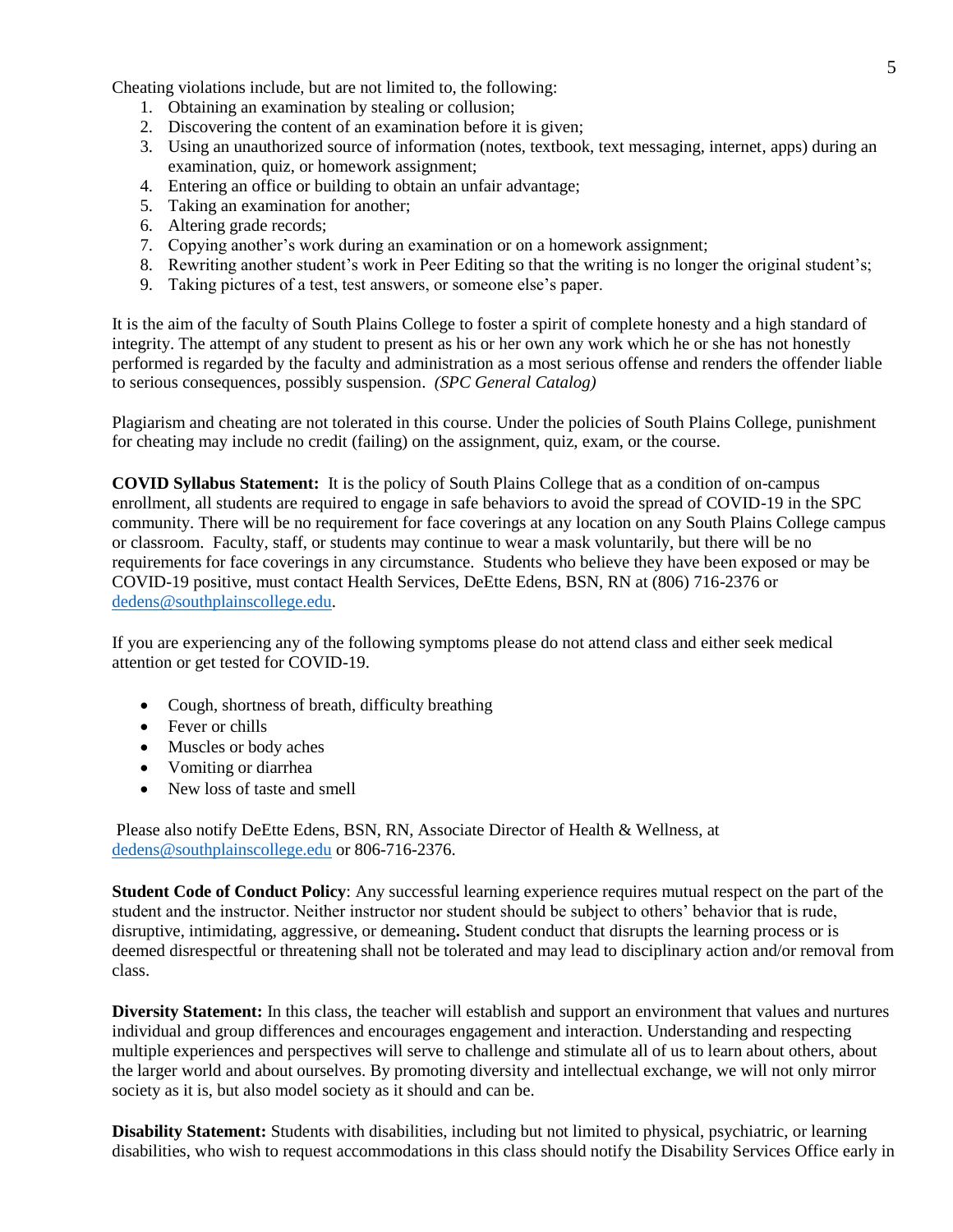the semester so that the appropriate arrangements may be made. In accordance with federal law, a student requesting accommodations must provide acceptable documentation of his/her disability to the Disability Services Office. For more information, call or visit the Disability Services Office at Levelland (Student Health & Wellness Office) 806-716-2577, Reese Center (Building 8) 806-716-4675, or Plainview Center (Main Office) 806-716- 4302 or 806-296-9611.

**Nondiscrimination Policy:** South Plains College does not discriminate on the basis of race, color, national origin, sex, disability or age in its programs and activities. The following person has been designated to handle inquiries regarding the non-discrimination policies: Vice President for Student Affairs, South Plains College, 1401 College Avenue, Box 5, Levelland, TX 79336. Phone number 806-716-2360.

**Title IX Pregnancy Accommodations Statement:** If you are pregnant, or have given birth within six months, Under Title IX you have a right to reasonable accommodations to help continue your education. To [activate](http://www.southplainscollege.edu/employees/manualshandbooks/facultyhandbook/sec4.php) accommodations you must submit a Title IX pregnancy accommodations request, along with specific medical documentation, to the Director of Health and Wellness. Once approved, notification will be sent to the student and instructors. It is the student's responsibility to work with the instructor to arrange accommodations. Contact the Director of Health and Wellness at 806-716-2362 or [email](http://www.southplainscollege.edu/employees/manualshandbooks/facultyhandbook/sec4.php) [cgilster@southplainscollege.edu](mailto:cgilster@southplainscollege.edu) for assistance.

**Campus Concealed Carry**: Texas Senate Bill - 11 (Government Code 411.2031, et al.) authorizes the carrying of a concealed handgun in South Plains College buildings only by persons who have been issued and are in possession of a Texas License to Carry a Handgun. Qualified law enforcement officers or those who are otherwise authorized to carry a concealed handgun in the State of Texas are also permitted to do so. Pursuant to Penal Code (PC) 46.035 and South Plains College policy, license holders may not carry a concealed handgun in restricted locations. For a list of locations and Frequently Asked Questions, please refer to the Campus Carry page at: <http://www.southplainscollege.edu/campuscarry.php>

Pursuant to PC 46.035, the open carrying of handguns is prohibited on all South Plains College campuses. Report violations to the College Police Department at 806-716-2396 or 9-1-1.

**SPC Bookstore Price Match Guarantee Policy:** If you find a lower price on a textbook, the South Plains College bookstore will match that price. The difference will be given to the student on a bookstore gift certificate! The gift certificate can be spent on anything in the store.

If students have already purchased textbooks and then find a better price later, the South Plains College bookstore will price match through the first week of the semester. The student must have a copy of the receipt and the book has to be in stock at the competition at the time of the price match.

The South Plains College bookstore will happily price match BN.com & books on Amazon noted as *ships from and sold by Amazon.com*. Online marketplaces such as *Other Sellers* on Amazon, Amazon's Warehouse Deals, *fulfilled by* Amazon, BN.com Marketplace, and peer-to-peer pricing are not eligible. They will price match the exact textbook, in the same edition and format, including all accompanying materials, like workbooks and CDs.

A textbook is only eligible for price match if it is in stock on a competitor's website at time of the price match request. Additional membership discounts and offers cannot be applied to the student's refund.

Price matching is only available on in-store purchases. Digital books, access codes sold via publisher sites, rentals and special orders are not eligible. Only one price match per title per customer is allowed.

*Note: The instructor reserves the right to modify the course syllabus and policies, as well as notify students of any changes, at any point during the semester.*